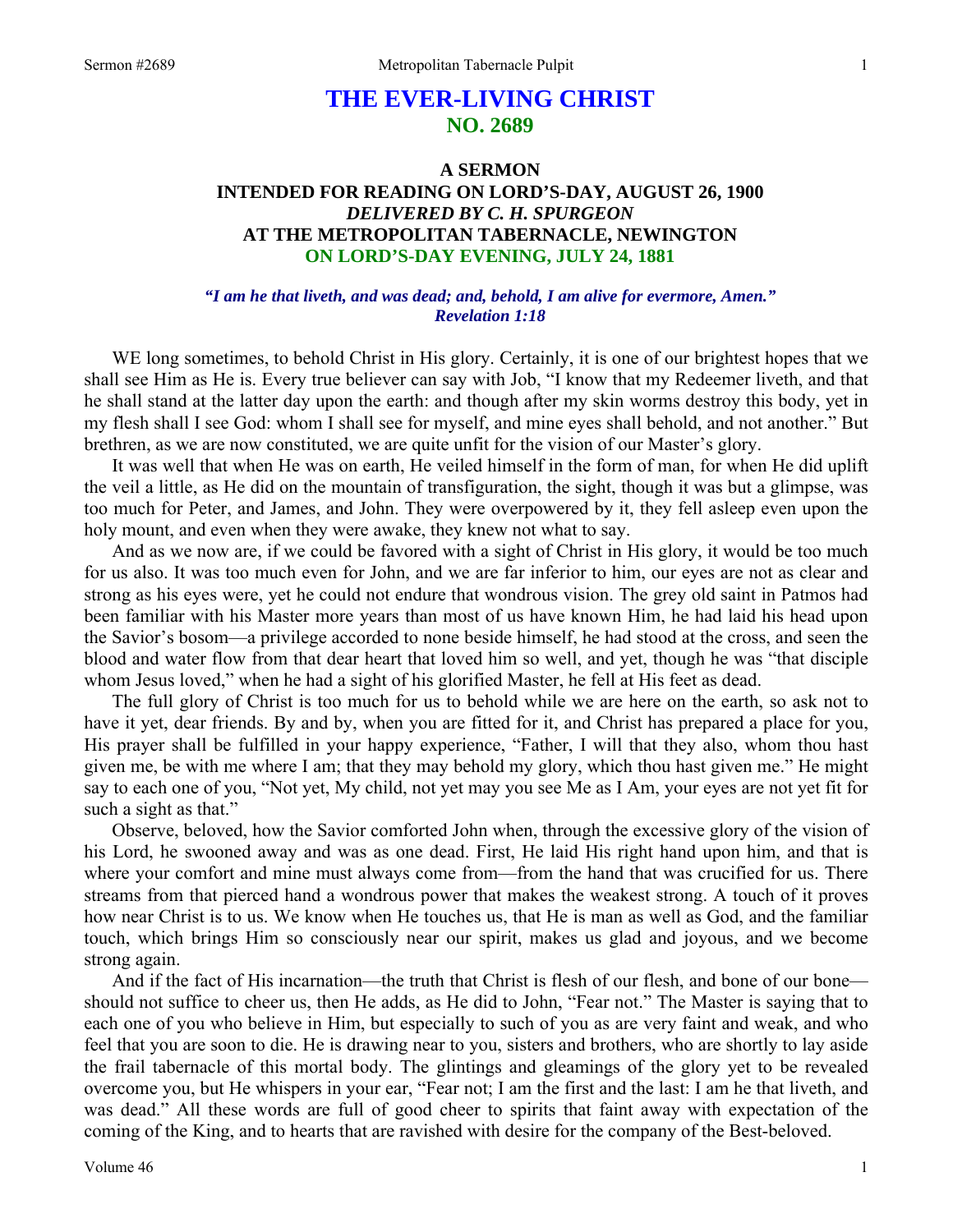"Fear not," says He, and that we also may not fear, let us now look into the things here made known which ought to be a cause of strength and comfort to us. They seem to me to be three, though there are many more, there are three that strike me most. The first is *the identity of Christ.* However glorious He may be, and His very face is as the sun when He shines in His strength, yet He is the same Christ as when He was here on earth, "I am he that liveth, and was dead." Those words prove to us the identity of Christ.

The next ground of sweet comfort, whenever we think of Christ in His glory, is *the perfection of His work,* which is implied in the expression, "and was dead." He has nothing to do with death now, as far as He is personally concerned, that is all over. You see that the words are in the past tense, "I am he that liveth, *and was dead.*" And then, thirdly, the great source of heart-cheer to every believer, as he trembles in the presence of his glorified Master, is the fact of *Christ's eternal existence,* "I am alive for evermore." He will never again be the dead Christ of Calvary, "I am alive for evermore, Amen."

**I.** Let us begin, then, with the first great truth that I mentioned—and I must necessarily speak somewhat hurriedly on each one—THE IDENTITY OF OUR BLESSED MASTER should greatly comfort us when we think of His glory.

Christ in heaven is the same as He was here. A great change has passed over Him, but not a change as to His identity or His nature—and especially not a change as to His heart of love to us, for He is "Jesus Christ the same yesterday, and today, and forever"—absolutely the same. He who now makes all heaven bright with His presence is the selfsame Christ who was born at Bethlehem, trod the waves of Galilee's storm tossed lake, hung upon the cross, was wrapped in the cerements of death, and laid in the tomb of Joseph of Arimathaea.

That same Jesus has risen from the dead, and is now sitting at the right hand of God, reigning over all worlds. I want specially to bring before you this one thought, that while Christ was here, during the forty days after His resurrection, He was manifestly the same Jesus that He had been during His earthly life. We will not suppose, we cannot imagine, that any change has taken place in Him since then. The forty days of His glory on earth were a fair specimen of what He now is, and He was then the selfsame Jesus that the disciples had known before He was crucified.

There were certain points about Him in which He made it quite clear that He was the same, the first was *His tenderness.* He was always meek and lowly, gentle and kind, and He was just the same after He rose from the dead. Mark tells us that, "when Jesus was risen early the first day of the week, He appeared first to Mary Magdalene, out of whom He had cast seven devils."

There is a fine touch of tenderness in that mention of the seven devils in connection with Christ's appearance to Mary Magdalene. She was one who loved Him much, she had been one of the last to watch by the sepulcher, and now she was to be the first to meet her Lord after He had risen from the dead. It was just like Christ to manifest Himself first to her, to find out one of the weakest of His followers, one of those who loved Him most, and one for whom He had already done the most.

Then, it was just like Him to send His angel with this message to the women, "Go your way, tell his disciples"—the very men who had all forsaken Him and fled, the cowards who had deserted Him in His hour of greatest need—"tell his disciples"—and then follows that tender, Christlike touch—"tell his disciples *and Peter"—*poor, willful Peter, who said that he would die rather than deny his Lord, yet he did deny Him with oaths and curses, yet Christ sent him a special personal message, "tell his disciples and Peter that he goeth before you into Galilee: there shall you see him, as he said unto you." I am quite sure that this is the same Christ who said to Peter, "Simon, Simon, behold, Satan hath desired to have you, that he may sift you as wheat: but I have prayed for thee, that thy faith fail not."

Then, further on, dear brethren, notice Christ's tenderness to Thomas. Even after Christ had risen from the grave a whole week, Thomas was still unbelieving. He had said that he would not believe that his Lord had risen unless he could see in His hands the print of the nails, and put his finger into the print of the nails, and thrust his hand into the wound in Christ's side.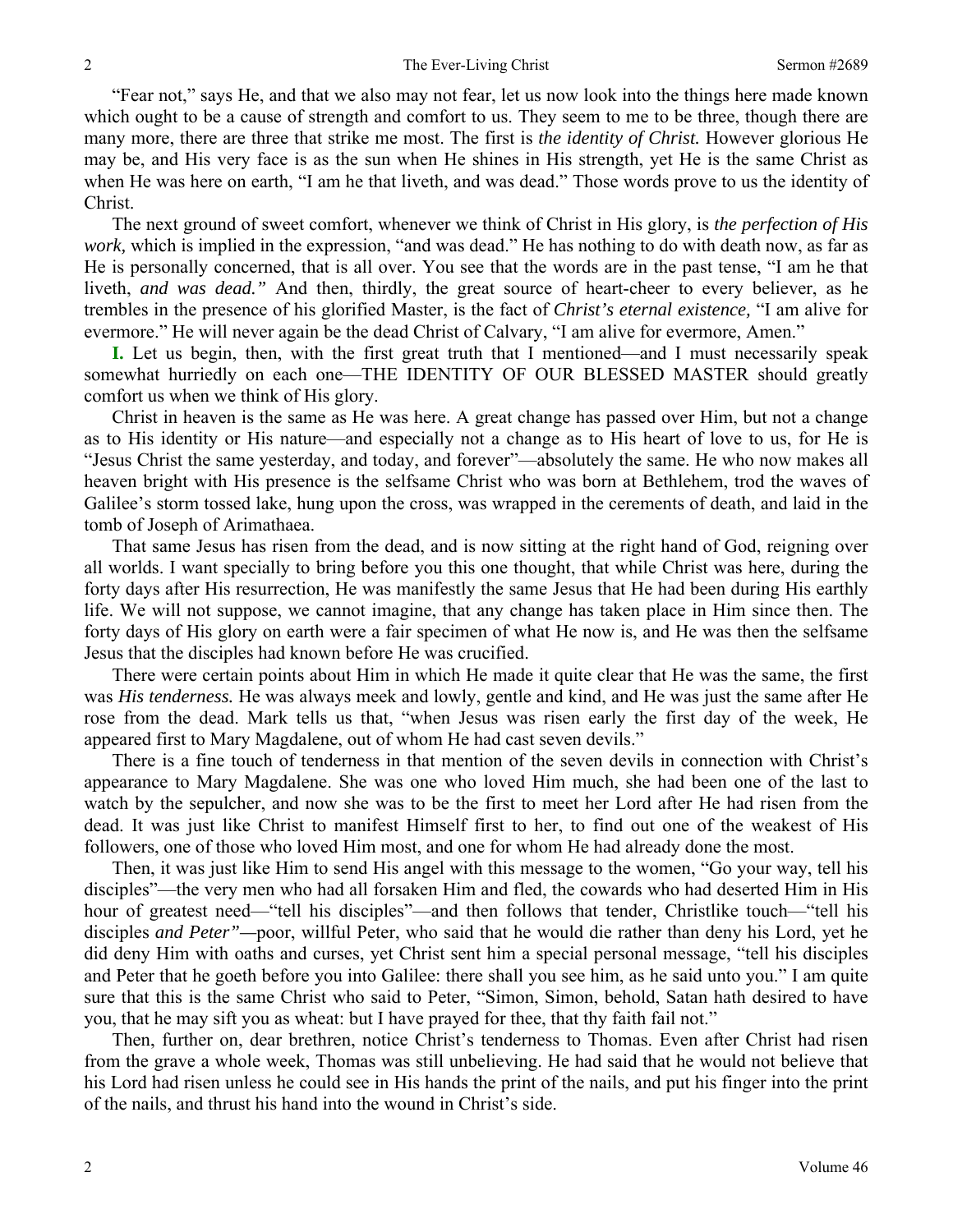On the second Sabbath, the Master came again to His disciples, and after saying to them, "Peace be unto you," He spoke to Thomas no word of anger, but simply said, "Reach hither thy finger, and behold my hands; and reach hither thy hand, and thrust it into my side: and be not faithless, but believing." There were, necessarily, some rebukes during that memorable period, for love must rebuke that which is not right, but those rebukes were like the reproof of which David said, "It shall be an excellent oil, which shall not break my head." They were just such rebukes as always come from Jesus, and only from Jesus, so we are sure it was the selfsame man who had both died and risen again.

And if another instance is needed to complete and crown the evidence, look at our Lord when He invited the disciples to eat fish with Him by the lake, and then afterwards said to Peter, "Simon, son of Jonas, lovest thou me more than these?" Thrice He repeated the question, "Simon, son of Jonas, lovest thou me?" and then He commissioned him to feed His lambs and act as under-shepherd to His sheep.

That was exactly like Christ, there was no counterfeit about such an action as that. He might there and then have said, "I am he that liveth, and was dead," the disciples would have recognized the tones of His voice, the manner of His speech, and the spirit of His rebuke. Everything about it was so tender that it could not have been imitated, and we say at once, as John said to Peter, "It is the Lord." We cry, like Thomas, "My Lord and my God."

A second characteristic which, in connection with other things, proves the identity of Christ is *His energy.* If Christ, after the resurrection had been very slow, dull, heavy, lethargic, we should have said, "This is not He who was eaten up with the zeal of God's house, this is not the Christ who was clad with zeal as with a cloak." But on that day of our Lord's resurrection, He appeared first to Mary Magdalene, then to Simon Peter, then toward evening, He joined the two disciples going to Emmaus, and after He had revealed Himself to them, they could scarcely reach Jerusalem before He was there in the midst of the eleven saying, "Peace be unto you."

We have not a complete record of all that transpired during those forty days, but we have sufficient to show us that our Lord was busy, here and there, showing Himself, sometimes to little groups of two or three, and at one time to as many as five hundred brethren at once, and we can see that His never tiring energy was steadily maintained through those days of His glory-life while yet He tabernacled here below.

Another point too, is especially noticeable in the records of those forty days, and that is, *the constant Scripturalness of the blessed Master's talk.* You know that in His day, even the religious people did not quote Scripture as He did. The Rabbis said, "Rabbi Yohannin has said," or "Rabbi Simeon has said," or "Rabbi Levi has said so-and-so and so-and-so." But Christ quoted nothing from the Rabbis.

On the way to Emmaus "beginning at Moses and all the prophets, he expounded unto them in all the Scriptures the things concerning himself." It was always His custom so to do, and often, He seemed to go out of His way to do or say something "that the Scripture might be fulfilled." He was always careful that by some act or word of His, He might fulfill a prophecy which, perhaps, we never should have understood if He had not fulfilled it.

So, after He had risen from the dead, if He had not been a Bible loving Christ, we might have questioned whether He was the same Christ. I have reminded you what He said to the two disciples going to Emmaus, and when He was back at Jerusalem among the eleven, He said to them, "These are the words which I spake unto you, while I was yet with you, that all things must be fulfilled, which were written in the law of Moses, and in the prophets, and in the psalms, concerning me. Then opened he their understanding, that they might understand the Scriptures, and said unto them, Thus it is written, and thus it behooved Christ to suffer, and to rise from the dead the third day."

His constant reference to the Word, His manifest delight in quoting it, the Scripturalness of His whole conversation—all this is clear and convincing evidence that He was the same Christ who all His life, from the temptation in the wilderness to His death on the cross, constantly quoted the Scriptures. There was no other such teacher in His day, who continually drew his instruction from the written Word, He was the one lone man who was mighty in the Scriptures, and who perpetually quoted them in His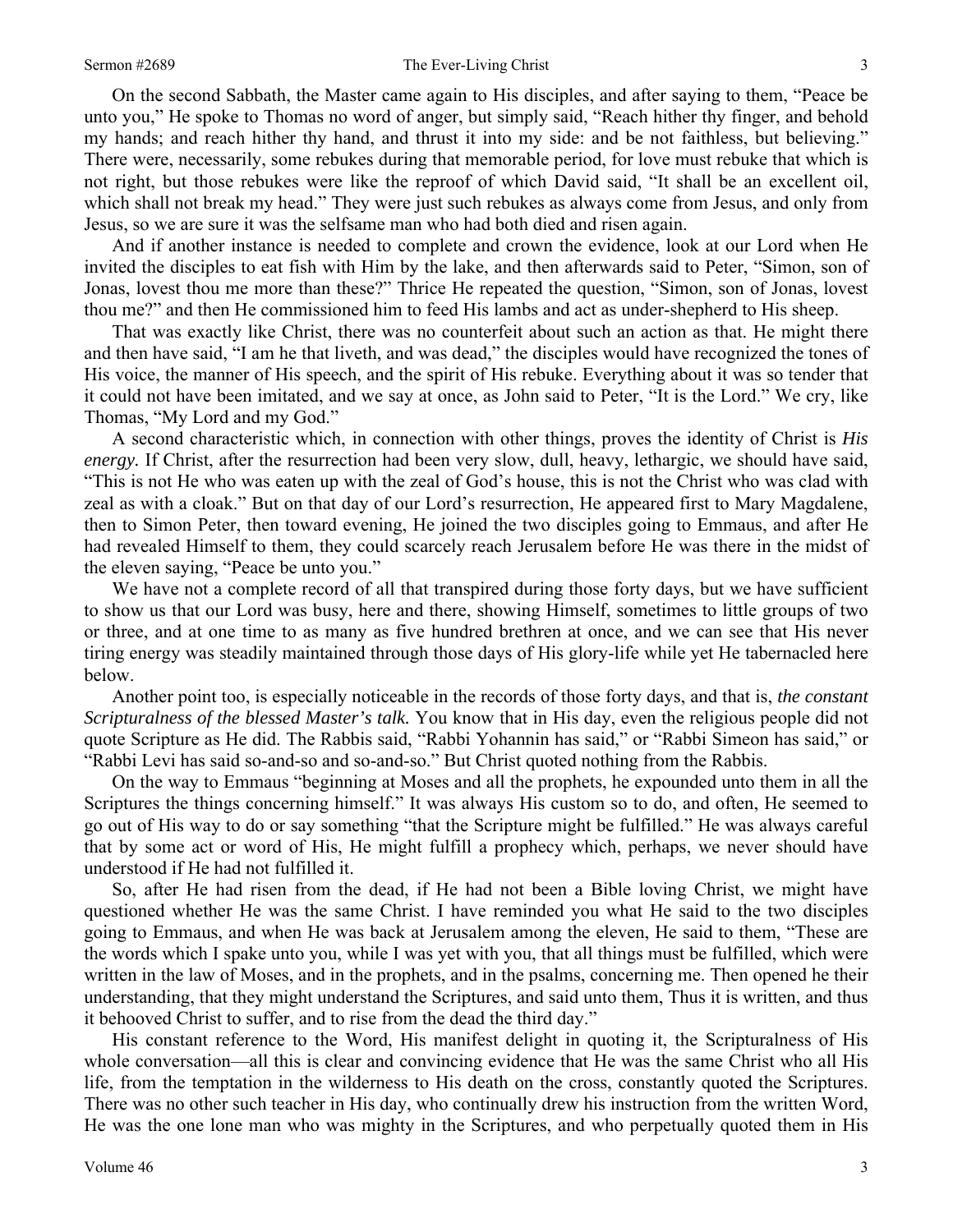discourses, and as He continued to do so after His resurrection, this was another proof of His identity, He was the selfsame Christ, depend upon it.

There was another trait in His character which must not be forgotten, that is *His love for the souls of men.* Does that come out after His resurrection? Ay, it does, not only in the incidents to which I have referred, but also in His declaration "that repentance and remission of sins should be preached in his name among all nations, beginning at Jerusalem." I can see a great deal in those three words, "beginning at Jerusalem."

Depend upon it, they were spoken by the man who wept over Jerusalem, and who cried, "O Jerusalem, Jerusalem, thou that killest the prophets, and stonest them which are sent unto thee, how often would I have gathered thy children together, even as a hen gathers her chickens under her wings, and ye would not!" "Give them one more opportunity of coming to Me," He says, "preach repentance and remission of sins in My name, among all nations, beginning at Jerusalem."

That is the man, I am sure, of whom it is written, "Then drew near unto him all the publicans and sinners to hear him." The Pharisees and scribes said of Him, "This man receiveth sinners, and eateth with them," that is why He said to His apostles, "Begin with the greatest sinners first, 'beginning at Jerusalem.'" I know it is He, it must be the Christ Himself, for ere He died, He prayed for His murderers, "Father, forgive them; for they know not what they do," and having risen from the dead, it was for those very murderers that He gave His commission of grace and mercy.

His care for men, and for the very worst of them, and His love for souls, and for those that were most of all in need of His pity and forgiveness, prove that He was the same Christ who "was moved with compassion on the multitudes, because they fainted, and were scattered abroad, as sheep having no shepherd."

One other thing I may note, for it helps to prove the identity of Christ, that is *His mention of the Spirit*, for in those times, there were none but Christ who preached about the Spirit of God. I greatly fear that there are not very many who do so now. Oh, how the Spirit of God is neglected in many sermons! I heard of one preacher, of whom it was said that people who listened to him did not know whether there was any Holy Ghost, they had not heard of Him for so long that they thought surely He must have ceased to operate.

But our Lord continually mentioned the Spirit. In that great day of the feast, Jesus stood and cried, "If any man thirsts, let him come unto me, and drink. He that believeth on me, as the Scripture hath said, out of his belly shall flow rivers of living water. (But this spoke he of the Spirit, which they that believe on him should receive: for the Holy Ghost was not yet given; because that Jesus was not yet glorified)."

In that blessed chapter, where He tells us about the Comforter whom the Father would send to us in His name, He showed that He was Himself clothed with the Spirit, and He spoke much of the Spirit. Now see how He spoke after He had risen from the dead, could anything be plainer than this, "Behold, I send the promise of my Father upon you: but tarry ye in the city of Jerusalem, until ye be endued with power from on high"?

In His last words to His disciples, there is always this reference and deference to the Spirit, this witness to the necessity of His operations, this warning to His followers that they can do nothing without Him, that they cannot preach the Gospel successfully except the Spirit of God be with them. That is the selfsame Christ upon whom the Spirit rested without measure, I am sure it is He, and when He says, "I am he that liveth—and was dead," all the tokens of the forty days go to prove the identity of the risen Christ with the Christ who died upon the cross.

Let us dwell on that thought for just a minute ere we pass on. Christ in glory is none other than He was here. No man ever loses anything by going to heaven, an ordinary man gains much by going there, so I am sure my Lord is none the worse for entering into His glory, He is none the less tender, none the less zealous, none the less mighty to save, but just as we might have been glad to run to Him when He was here, so may we gladly go to Him now, for He is just the same.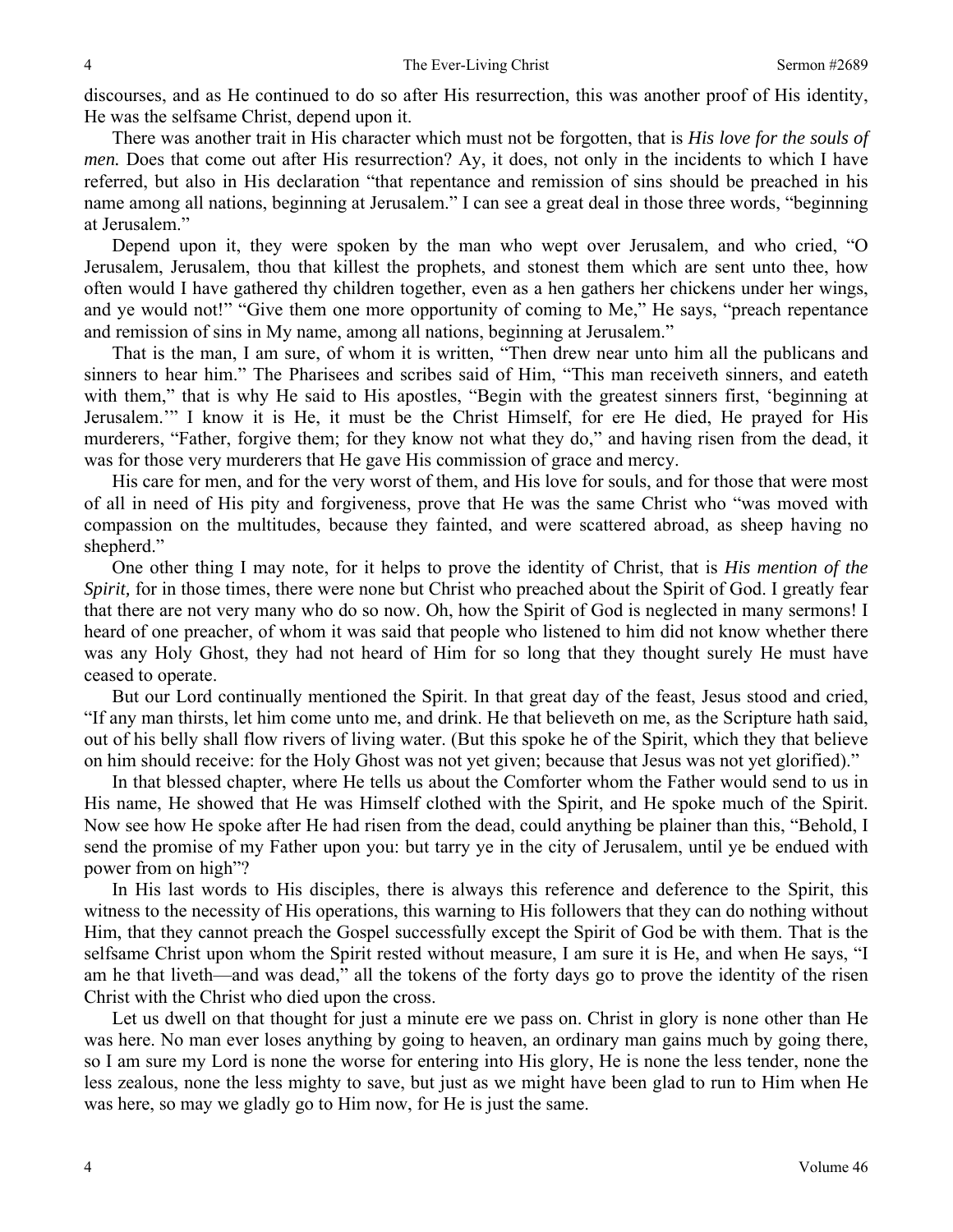**II.** Now I must speak very briefly upon the second head, although I might enlarge upon it to almost any extent, for it relates to THE FINISHED WORK OF CHRIST.

When our Lord used to John the words, "was dead," and applied them to Himself, He meant that *He had performed the crucial part of the atonement*. The very central point of the atonement was death, there was no way of making atonement for sin except by the shedding of the precious blood of Jesus, as of a lamb without blemish and without spot. There must be life to atone for sin, and that life sacrificed, and therefore, Christ "was dead." It was no dream, no delusion, no sleep, no swoon, no coma, He "was dead." Though it was not possible for our blessed and glorious Savior to be held by the bands of death, yet He "was dead."

This meant, further, that *Christ's work was ended, and done with.* There are some people who talk about presenting the perpetual sacrifice of the mass. There is perhaps, no grosser blasphemy under heaven than the idea that we can offer up the body and blood of Christ again. "Once for all" Jesus died, but He is not a dead Christ now. Pictures of Christ dead, and crucifixes, and all things of that sort, may to some extent represent what He was, but they do not represent what He is.

I should not care to have hanging up in my house, the picture of a dead friend, representing him as he looked when he was dead, especially if he had been raised to life again. I would rather wait for his portrait till I could get one of him alive, for the picture of a dead man is not the man's likeness at all. I saw in a friend's house the other day, the likeness of a minister, and I said, "Oh, dear, how ghastly he looks!" The gentleman replied, "I am told that the photograph was taken after he was dead." "Well then," I said, "put it away at once, pray put it away. That is not the likeness of the man at all, for the man was gone before it was taken."

So, dear friends, do not feel any kind of reverence for representations of the dead Christ, because He is not dead, and we ought not to think of Him as dead. I have seen, and some of you must also have seen, in Roman Catholic countries, figures of the Savior on the cross, till you have grown sick of the sight, and you have said, "If there is anything that could drive me away from being a Christian, it is these perfectly hideous caricatures of Christ that some people stick up at every corner of the road."

Christ is not dead. He "was dead." It is in the past tense, never forget that, but He is not dead now. "He is not here: for he is risen, as he said," and our trust is not in a dead Christ, but in the ever-living Christ who is still able "to save them to the uttermost that come unto God by him, seeing he ever liveth to make intercession for them."

Recollect also, dear friends, that in the enterprise upon which our Lord's heart was set—the enterprise of saving men—*the love which led Him to die is living love*. He has proved, once for all, and beyond all doubt, how much He loves His people, "Greater love hath no man than this, that a man lay down his life for his friends." He has done that, and therefore He has proved His love to guilty men in a way that is perfectly indisputable, and—

## *"Now though He reigns exalted high, His love is still as great."*

And remember next, that *the purpose of Christ in dying will certainly be accomplished*, now that He has laid down His life for His people, and taken it up again. I am not one of those who think that the result of Christ's death ever hung in jeopardy for a single moment. I believe that all He intended to do by His death will be done, and that there is not one soul, for whom He stood as Substitute, that shall ever be lost. He has paid the debt for all His elect, and they shall never be charged with their debts again, they are gone, and gone forever.

If the Son of God has actually laid down His life to achieve a certain purpose, I cannot suppose that He will be prevented from achieving it. I can imagine myself living and dying for a certain end, and yet being foiled, for I am but a man, but I am not capable of such blasphemy as would be involved in believing that the Son of God could ever be born and live for a certain set purpose, and die to carry out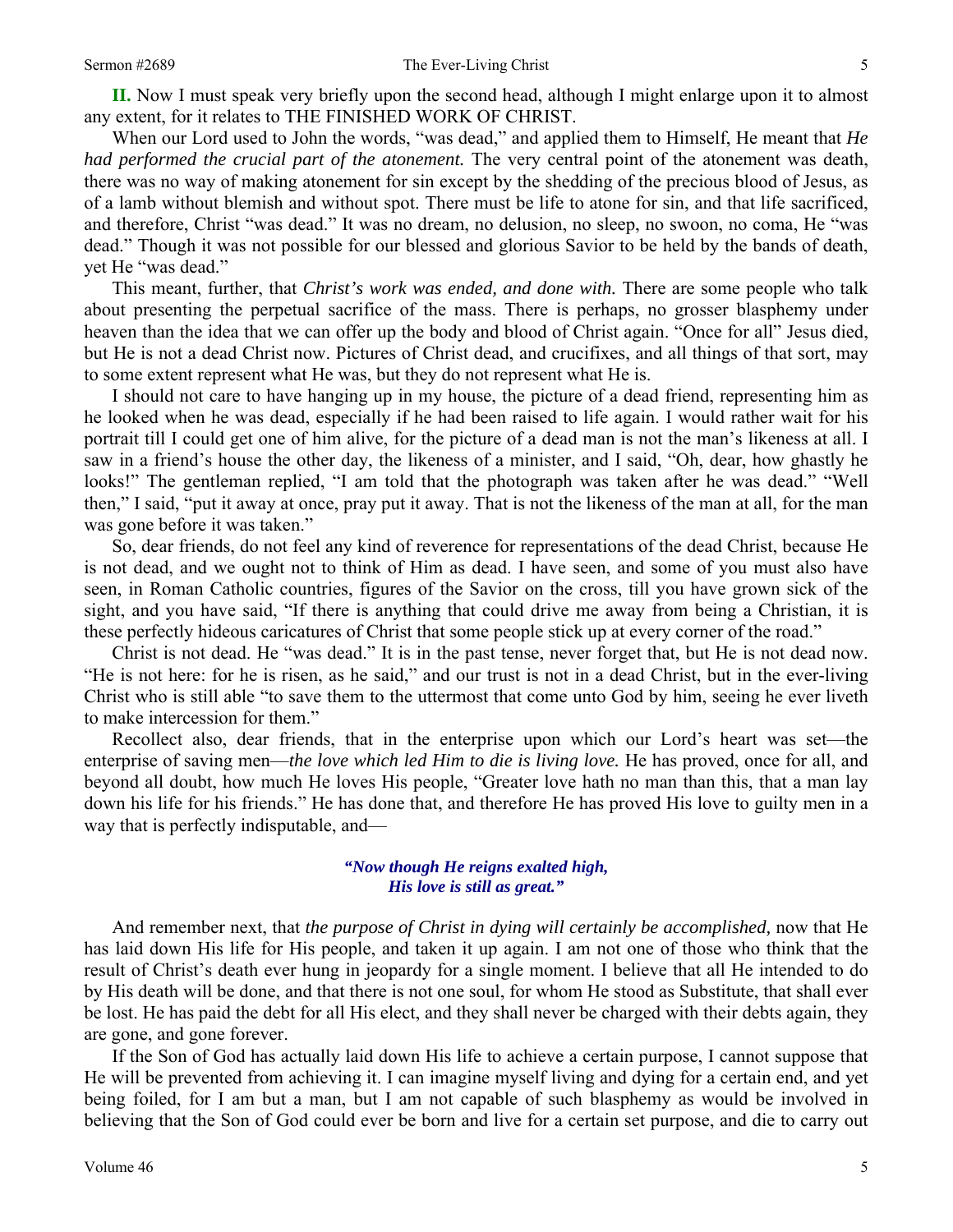that purpose, and yet not accomplish it. "He shall see of the travail of his soul, and shall be satisfied." He "was dead," and He has therefore put forth all His strength for the accomplishment of the end He had in view, and that end will certainly be achieved.

And recollect too, that *the merit of His death abides.* He "was dead," but all the merit of that death is just as efficacious today as though He had only died today. Imagine for a moment that this was the morning of Christ's resurrection; that I stood here to tell you that I had gone with Mary Magdalene, and seen His empty tomb, and that He had spoken to me as He did to her. With what freshness and power would I talk to you about those dear wounds of His, and about the meaning of His death, and the sacrifice which He had offered.

Well now, although more than eighteen hundred years have passed since His resurrection, it is just as fresh to God, and just as acceptable to God as ever it was. Still does He approve of the atoning sacrifice of the Well-beloved, and the merit of it comes up perpetually before Him like the odor of sweet incense.

This is a glad, a joyous theme, over which I would fain linger—to think that Christ's work is all done, all finished, all complete, there is nothing more needing to be done for His people's redemption, as He Himself said, ere He gave up the ghost, "It is finished." That expression "was dead" comes to me like the sound of a peal of bells tolling the death of death, and ringing in the jubilee of all who believe in Jesus. He "was dead," but He is dead no longer, He lives now, and He is "alive for evermore."

**III.** With that third word of comfort I am going to conclude. THE ETERNAL EXISTENCE OF CHRIST should always comfort us whenever we think of His glory. He that was dead is "alive for evermore."

Here then, you warriors of the cross, is *unique leadership.* Never did men before have such a leader as this one, who has proved His ardor for the accomplishment of His purpose by dying to achieve it, and who now lives to see that purpose fully accomplished. When Mohammed was alive—false prophet though he was—he inspired his followers with extraordinary enthusiasm when he snatched up a handful of dust from the road, and flung it in the faces of his adversaries, crying, as he did so, "Let them be blinded." His followers believed that a miracle would really be wrought, and they therefore rushed upon their enemies, and swept them away like chaff before the whirlwind.

Yet now that Mohammed is dead and gone, his religion wanes, and must in time expire, but our Master is not dead, our Leader is alive. He still rides at the head of the army of the cross, and calls us to battle for truth and right. The ungodly hear Him not, but as many as believe in Him still hear His clear voice ringing out the command, "Onward, hosts of God! Forward to the fight! 'Go ye into all the world, and preach the gospel to every creature,' until I come."

We take comfort from the fact that we are led by the living Christ. When the Cid, Rodrigo Diaz, had been slain in battle, those who had been accustomed to dread his mighty sword did not for a time know that he was dead. His followers mounted the dead Cid on horseback, and the very sight of him, though it was only his corpse that they saw, made his adversaries fly before him. We set no dead Christ in the forefront of our army, it is the living Christ who marches before us, and therefore we are confident of victory, for never was host so led as by Him who can say, "I am he that liveth, and was dead; and, behold, I am alive for evermore."

Next, here is *a singular guarantee.* He, who was dead, is now alive, then brethren, He will carry on His work. If when He died, He had never risen again, but had left His cause in our puny hands, it would soon have failed. But He has risen, and "He shall not fail nor be discouraged, till he have set judgment in the earth: and the isles shall wait for his law." His kingdom shall extend to the utmost bounds of the earth, "they that dwell in the wilderness shall bow before him; and his enemies shall lick the dust." Be you sure of this, beloved, that there is a guarantee of victory in the fact that Christ is still alive.

In these dreary times in which we live, men tell us that Christianity is a failure, that the Gospel is a delusion, and I do not know what is not going to happen. Yes, yes, but there is one very important thing which they omit to mention. He lives, *He lives,* HE LIVES, who can never be crucified again. The Lord has set Him as King upon His holy hill of Zion, and though "the kings of the earth set themselves, and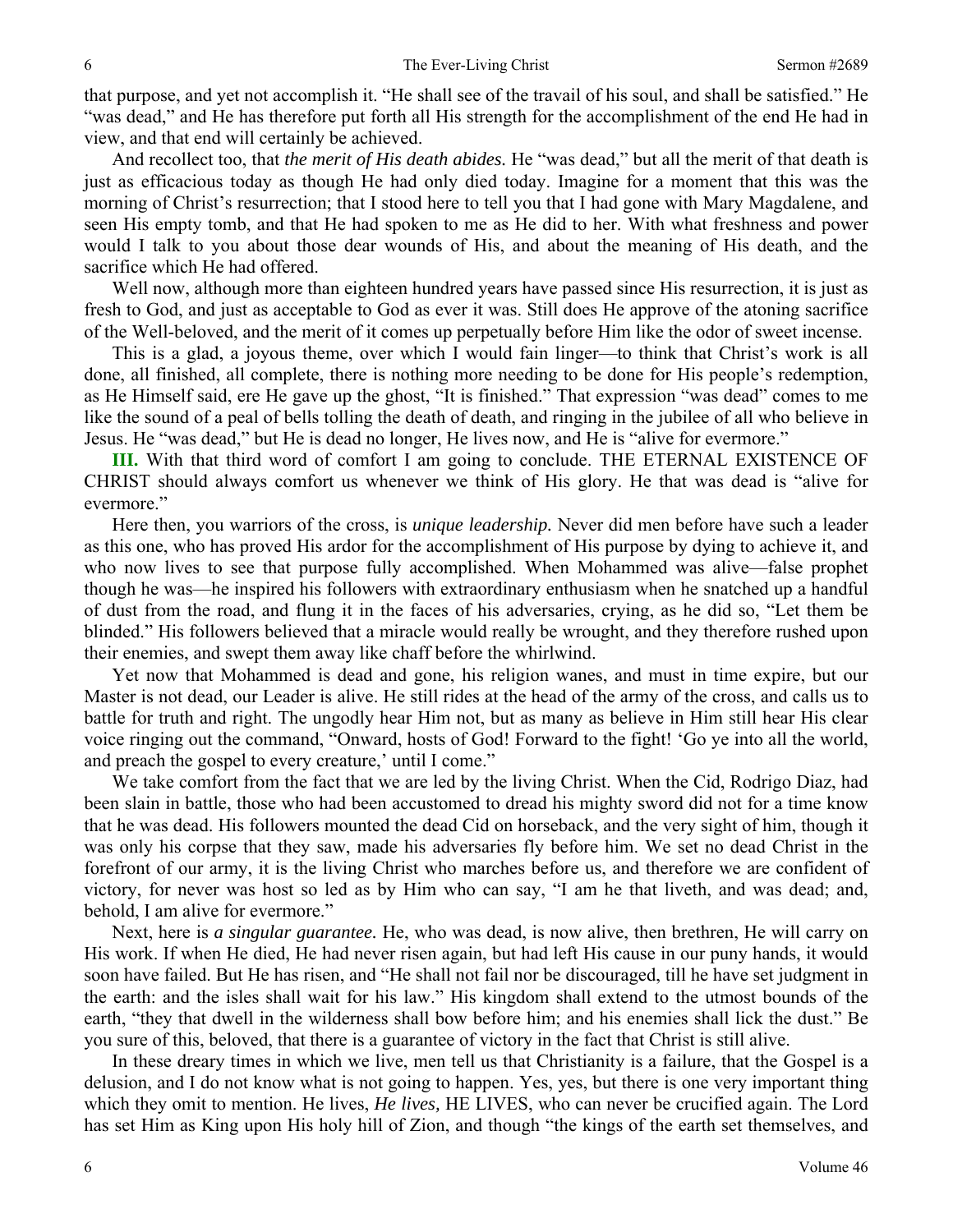the rulers take counsel together, against the Lord, and against His anointed, saying, Let us break their bands asunder, and cast away their cords from us. He that sits in the heavens shall laugh: the LORD shall have them in derision," for the Lord reigns, and He shall reign for ever and ever, Hallelujah.

In addition to this unique leadership, and this singular guarantee of success, we have also here *special encouragement to sinners.* I verily believe that, if my Master were here tonight in bodily presence, there are some of you who have been seeking Him, who would come and fall at His feet, ay, you would be only too glad if you might wash His feet with your tears, and wipe them with the hairs of your head.

Well, He is living, and He is here, though you cannot see Him or touch Him, and you may come to Him. You have not to travel any distance with weary feet in order to get to Him, your minds can get to Him at once. Forget your eyes awhile, they are poor dim things that hinder true sight. That may seem to be a strange description of our eyes, but it is true, and when we have got rid of them, we shall see much better than we do now.

But oh! for once, believe without seeing, believe that Jesus Christ is near you, and ask Him to save you. Come to Him, and by faith touch the hem of His garment just as if He were here corporeally. Cry to Him, "Jesus, thou Son of David, have mercy on me," for He will hear you, and grant your request. Say, "Lord, that I might receive my sight," and He will spiritually open your eyes now even as, in the days of His flesh, He literally opened the eyes of blind men.

You may well come to Him, for He is just the same Jesus as He used to be when He said, "Come unto me, all you that labour and are heavy laden, and I will give you rest." He lives, *He lives*, HE LIVES, therefore, go to your homes and find Him there, go to your bedrooms and tell Him that you need Him, cast yourselves down before Him in humble penitence and true faith, and He will save you, He will bless you, because He still lives to make intercession for all that come unto God by Him.

Now I close by noticing that there is something in this text which has a *solemn warning* in it, for Christ lives, and as He lives, woe be to those who persecute His people! Woe be to those who make a jest of Him, or trifle with His truth, neglect His Gospel, and put off seeking their own salvation until tomorrow!

O my dear hearers, if Christ were dead, we ought to respect His memory, but since He lives, remember that He takes cognizance of every insult to His cause, and though He is ever ready to forgive, yet, if your ears refuse the invitations of His grace, if you hold out against His warnings and entreaties, He will surely come again, and when He comes, there will be upon that face of love something which you will dread more than all the lightnings and thunders of the last tremendous day.

What, think you, will be the most dreadful thing in the day of judgment? The fairest sight that e'er was seen by mortal men—the face that causes the holy angels to sing, and that makes heaven for the saints—the face of Christ—love and justice, gentleness and truth, Godhead and manhood blended in that matchless face, and while His saints clap their hands with jubilant exultation at the sight of Him, the most awful thing in all the world to the ungodly will be that face, for as they look into it, and see the lines of suffering, and of suffering despised—and see the marks of love, and of love rejected—of majesty, and of majesty that has been insulted—as they look there, they will cry to the mountains and rocks, "Fall on us, and hide us from the face of him that sitteth on the throne, and from the wrath of the Lamb: for the great day of His wrath is come; and who shall be able to stand?"

O sirs, that must be a dreadful thing which turns the best thing in heaven into an object of the utmost terror! So, give up that sin of yours, I pray you. Give up that unbelief. Give up that self-righteousness. Give up everything that will, as it were, curdle the very love of Christ till even His great love shall turn to jealousy, for fiercer than the lion with his prey is love when once it is transformed into wrath.

"Kiss the Son, lest he be angry, and ye perish from the way, when His wrath is kindled but a little. Blessed are all they that put their trust in him," for their confidence is in Him who still says, "I am he that liveth, and was dead; and, behold, I am alive for evermore." God bless you, for His dear name's sake! Amen.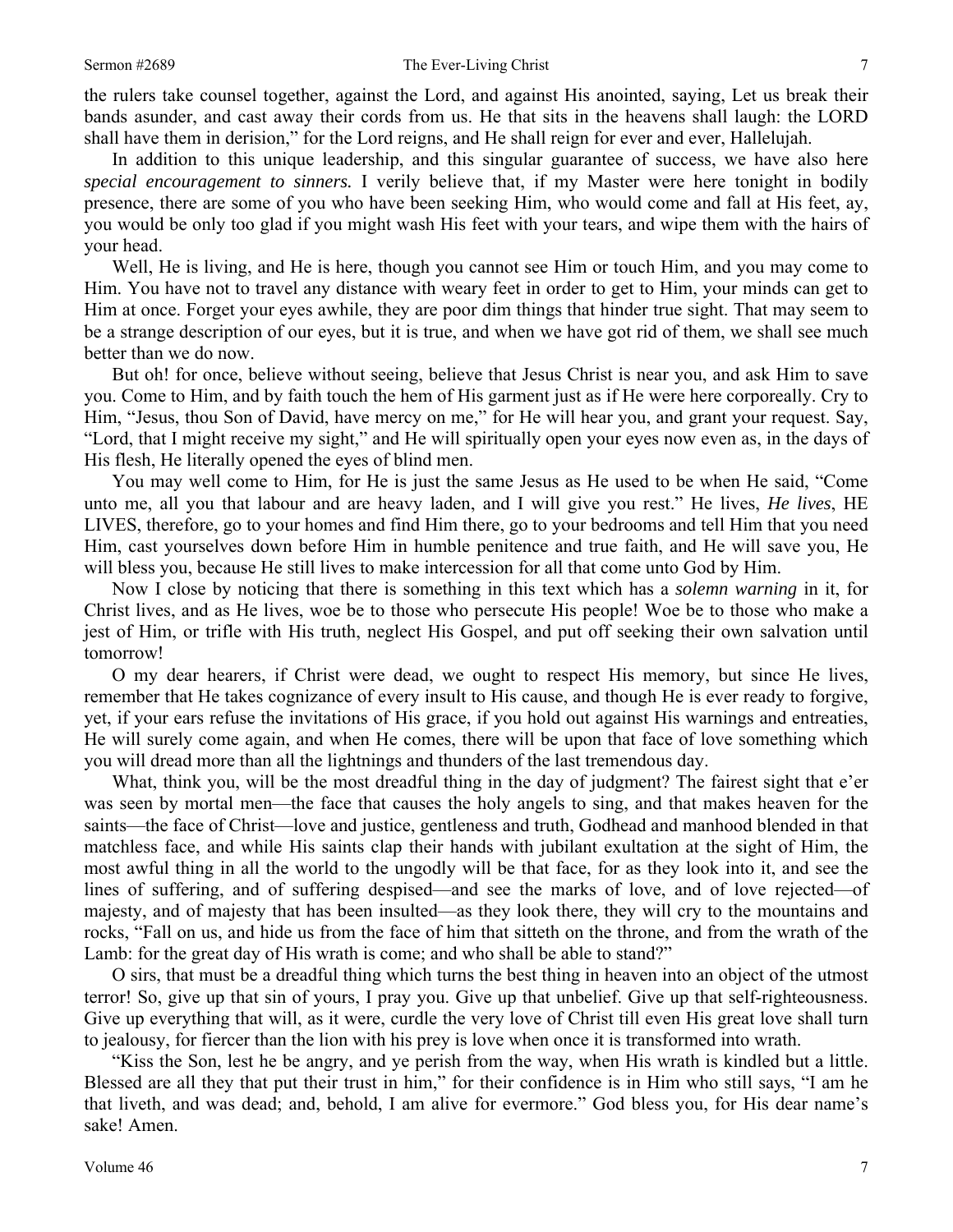### **HYMNS FROM "OUR OWN HYMN BOOK"—307, 334, 326**

# **EXPOSITION BY C. H. SPURGEON**

### *HEBREWS 5*

# **Verse 1.** *For every high priest taken from among men is ordained for men in things pertaining to God, that he may offer both gifts and sacrifices for sins:*

Notice that the high priests were taken from among men, not from among angels. Hence, our Lord Jesus Christ "took not on him the nature of angels; but he took on him the seed of Abraham." The Jewish high priests were ordained for men, they acted on behalf of men, and they stood in the place of men.

So the Lord Jesus Christ stood in the room, place, and stead of His people, that He might offer to God for them two things—gifts—that is, such offerings as the Jew made when he presented the fine flour, and oil, and other bloodless oblations which were only intended for thanksgiving. Christ offered thanksgiving unto His Father, and that offering was a sweet savor unto God. But beside those gifts, the priests offered sacrifices, and our Lord Jesus Christ did the same, for He was made a sin offering for us, though He Himself knew no sin.

### **2.** *Who can have compassion on the ignorant, and on them that are out of the way;*

The marginal reading is, "Who can reasonably bear with the ignorant"—that is, one who does not lose his temper even when they are very slow to learn what he teaches them. Having taught them nineteen times, and finding that they do not understand or remember the lesson, he is ready to teach them the twentieth time, He is one who will give them line upon line, and precept upon precept, here a little and there a little, because he has compassion on the ignorant.

Then there were others who tried the high priest far more even than the ignorant did, they were those who erred from the right path, those who went out of the way, and who continued to do so even after many warnings and much earnest exhortation. The true priest must have patience with people of this sort.

### **2.** *For that he himself also is compassed with infirmity.*

So all the high priests under the law were. They had to confess their own ignorance, they had to admit their own errors and wanderings, and therefore they could the more readily have patience with others. Our Lord Jesus Christ had neither ignorance nor sin of His own, but He has become so completely one with His people, bone of our bone, and flesh of our flesh, that He can have compassion upon us, ignorant and out of the way as we may be.

Are you distressed, my brethren and sisters, because you feel your own ignorance? Do you mourn because you have gone astray? You have to come to no angry Christ, you have to approach One who will be very gentle toward you. Come boldly to Him then, confess your folly, and expect the pardon that He is waiting to bestow.

### **3.** *And by reason hereof he ought, as for the people, so also for himself, to offer for sins.*

We know that, being compassed with infirmity and imperfection, the high priests first offered sacrifices on their own account, and then afterwards offered them on behalf of the people. Christ, being pure and holy, needed no sacrifice for Himself, but He did offer a complete, and acceptable, and sufficient sacrifice for us.

**4.** *And no man taketh this honour unto himself, but he that is called of God, as was Aaron.* 

Men could not constitute themselves high priests, for the appointment was made by God alone.

**5-6.** *So also Christ glorified not himself to be made an high priest; but he that said unto him, Thou art my Son, today have I begotten thee. As he saith also in another place, Thou art a priest for ever after the order of Melchisedec.*